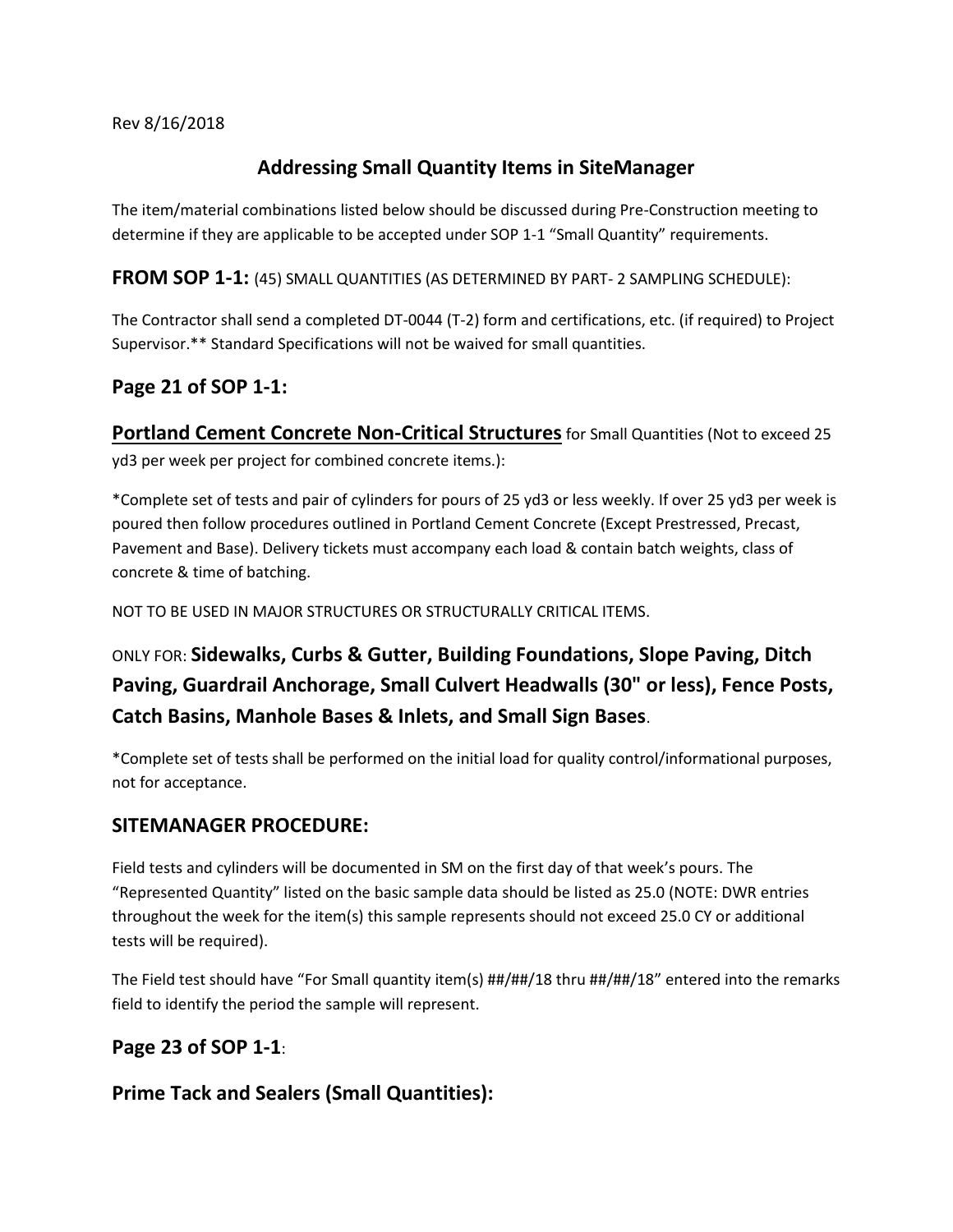Visually inspect for contamination

Not to exceed 3 tons tack and 3 tons prime per project. Supplier to furnish certification (may be nonproject specific) and delivery tickets showing quantities.

#### **SITEMANAGER PROCEDURE:**

Covered by paper tickets/certifications outside of SiteManager, no entry required. The inspector documenting quantity on DWR counts as "Visual Acceptance" in SiteManager.

#### **Page 24 of SOP 1-1**:

#### **Bituminous Plant Mix Pavements for Small Quantities:**

Visually inspect at placement site occasionally. Delivery ticket must accompany each load & contain weight of mix.

Not to exceed 1000 tons of each type mix per project. Supplier is required to furnish certification showing type of mix and compliance with TDOT specifications. TDOT reserves right to perform any testing deemed necessary. Mix shall be formulated from a previously approved Job Mix Formula.

#### **SITEMANAGER PROCEDURE:**

**Contractor lab tests:** SiteManager requires specific tests to be performed before any payment can be made on asphalt items. If no tests are required under small quantity requirements, a sample with all tests required for payment MUST be created.

The sample can be moved thru LIMS without any test data entered, but the inspector will be required to describe reason in remarks field of test templates. The T27/30 sample will need to be marked "Out of Spec" in order for the sample to be reviewed correctly. This will be an acceptance sample. Since the sample is 'out of spec' a sample review will be required. In the "Review Sample" window of LIMS, make sure you have acceptance method of "Acceptance", mark it "Authorize, and give it a status of "CNTR - Completed, with no tests required". A screen capture of the window is below:

| <b>H<sub>2</sub></b> Review Samples |      |                                  |                                                                  |           |                          |                       |
|-------------------------------------|------|----------------------------------|------------------------------------------------------------------|-----------|--------------------------|-----------------------|
| Data View                           |      | C Lab Control Number C Sample ID |                                                                  |           |                          | <b>Filter Criteri</b> |
|                                     | Only | Method *                         | Authorize Approve Acceptance Sample Status *                     | Sample ID |                          | <b>Test Stat</b>      |
| ⊽                                   |      |                                  | Acceptance v Completed, with v   0000516BM094232 60 - Test Appro |           |                          |                       |
|                                     |      |                                  | <b>ICOMP</b> - Completed                                         |           | 5L104332 60 - Test Appro |                       |
| U                                   |      | Acceptance $\blacktriangledown$  | <b>IFAIL</b> - Failed                                            |           | 6L120800                 | 60 - Test Appro       |
|                                     |      |                                  | VOID - Voided                                                    |           |                          | 60 - Test Appro       |
|                                     |      |                                  | CNTR - Completed, with No Test Re                                |           |                          | 60 - Test Appro       |
|                                     |      |                                  | FLIP - Failed, but Left in Place                                 |           |                          | 60 - Test Appro       |
|                                     |      |                                  |                                                                  |           |                          | _ _ _                 |

**Field Lab Density test**: A density sample with test D2950 required for payment MUST be created. The sample can be moved thru LIMS without any test data entered, by selecting the "No tests taken" check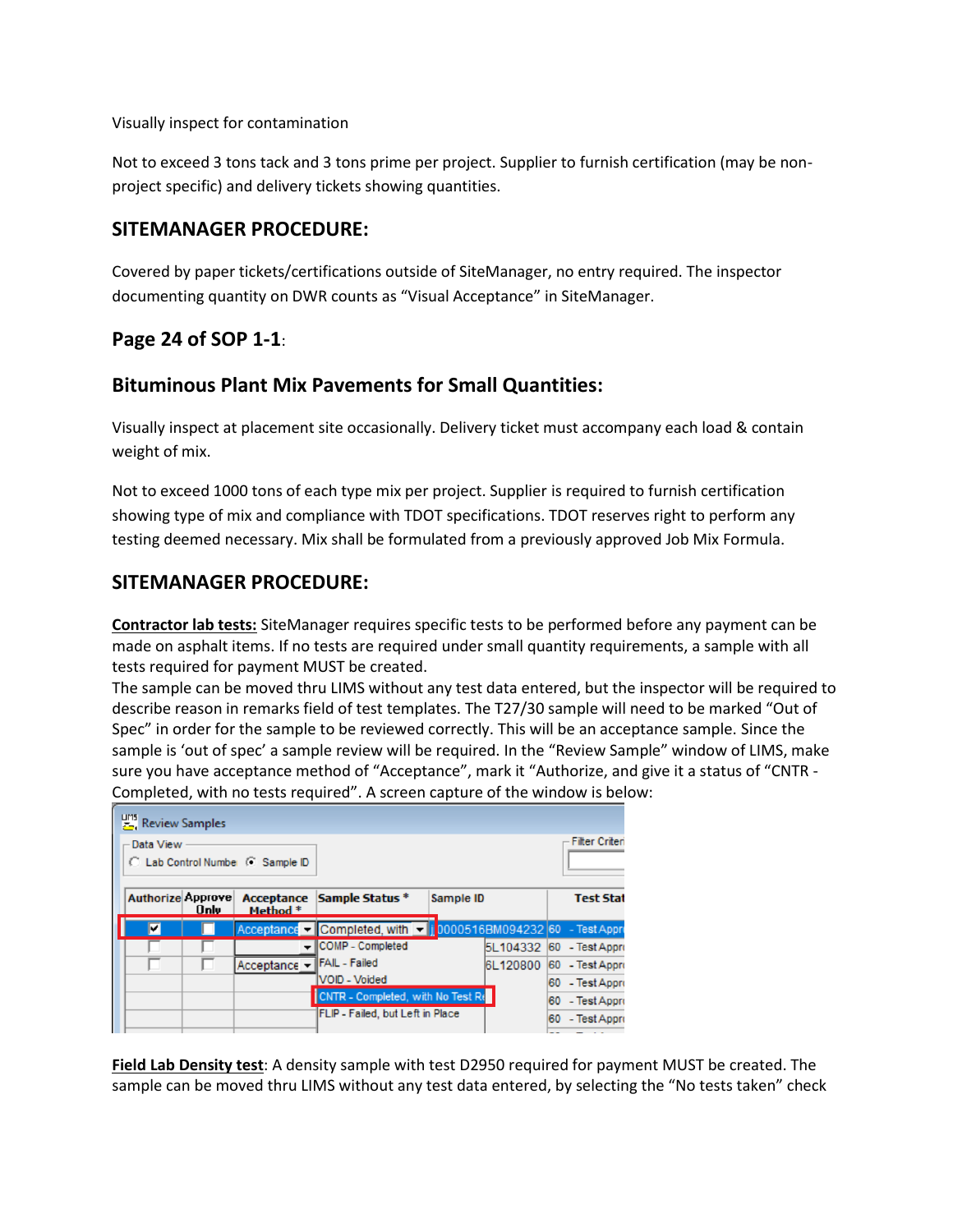box. The inspector will be required to describe reason in remarks field of test templates. This will be an "Acceptance" sample. It can be moved thru the LIMS queues just like a sample with test results.

## **Page 26 of SOP 1-1**:

#### **Mineral Aggregate Base & Surface:**

Gradation & Moisture tested on Initial load and each 2500 tons.

A minimum of 1 sample per week is required for small quantities not to exceed 500 tons per week.

Note: A minimum of 1 sample per week when aggregate is used for maintenance or incidental purposes.

First sample should be taken at beginning of day.

Mineral Aggregate Base and Surface for Small Quantities:

Visual Inspection by project inspector is required as directed by Project Engineer

Not to exceed 500 tons per project. Material must be from approved source.

## **SITEMANAGER PROCEDURE:**

**Contractor lab tests:** SiteManager requires specific tests to be performed before any payment can be made on aggregate base items. If no tests are required under small quantity requirements, a sample with all tests required for payment (T27 and T255) MUST be created. Since no results are going to be entered in the T27 template, we need it to show as 'out of spec'

The sample can be moved thru LIMS without any test data entered, but the inspector will be required to describe reason in remarks field of test templates. In order to show the correct 'Sample Status' on the completed sample, a 1 must be entered in the 'Initial Weight" field of the T27 test template (this will make the test show "Out of Spec". Since the sample is 'out of spec' a sample review will be required. In the "Review Sample" window of LIMS, make sure you have acceptance method of "Acceptance", mark it "Authorize, and give it a status of "CNTR - Completed, with no tests required". A screen capture of the window is below:

| <b>H<sub>15</sub></b> Review Samples |      |                                  |                                                                |           |          |                          |
|--------------------------------------|------|----------------------------------|----------------------------------------------------------------|-----------|----------|--------------------------|
| Data View                            |      | C Lab Control Number C Sample ID |                                                                |           |          | <b>Filter Criteri</b>    |
| <b>Authorize Approve</b>             | Only | Method *                         | Acceptance Sample Status *                                     | Sample ID |          | <b>Test Stat</b>         |
| ⊽                                    |      |                                  | Acceptance Completed, with v   0000516BM094232 60 - Test Appro |           |          |                          |
|                                      |      |                                  | COMP - Completed                                               |           |          | 5L104332 60 - Test Appro |
| ப                                    |      | Acceptance v                     | <b>IFAIL</b> - Failed                                          |           | 6L120800 | 60 - Test Appro          |
|                                      |      |                                  | VOID - Voided                                                  |           |          | 60 - Test Appro          |
|                                      |      |                                  | CNTR - Completed, with No Test Re                              |           |          | 60 - Test Appro          |
|                                      |      |                                  | FLIP - Failed, but Left in Place                               |           |          | 60 - Test Appro          |

**Field Lab Density test**: A density sample with test T310 is required for payment and MUST be created. The sample can be moved thru LIMS without any test data entered, by selecting the "No tests taken due to field conditions" check box at the bottom of the template. The inspector will be required to describe reason in remarks field of test templates. This will be an "Acceptance" sample. It can be moved thru the LIMS queues just like a sample with test results.